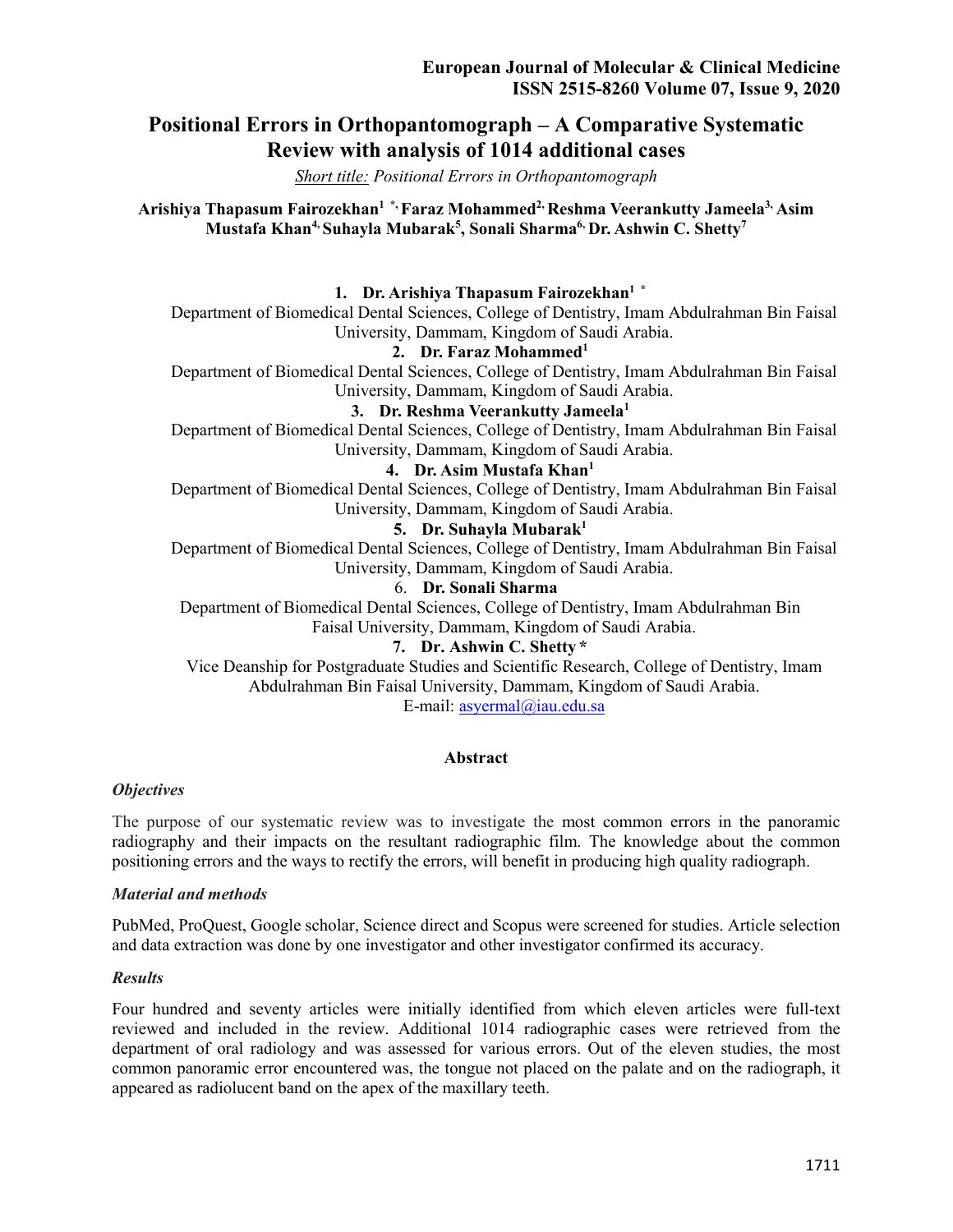## *Conclusion*

To produce high quality radiograph, it is necessary for the operator to have a better communication with the patient and also to know about proper patient positioning.

**Keywords:** Positioning errors, Orthopantomograph, panoramic machine, errors and their impacts, patient position.

### **Introduction**

 The panoramic radiograph is also known as Orthopantomogram (OPG) is used in the investigation of facial and dental pain. The bones of the jaw, the teeth, the temporomandibular joints and maxillary sinuses can be seen in this radiograph.<sup>1</sup> It is most commonly used because of its broad demonstration of the oro-maxillofacial structures on a single image, with minimal patient discomfort and low radiation effective dose (14.2-24.3 mSv).<sup>2</sup> In panoramic radiographs the prevalence of incidental findings in young patients undergoing orthodontic treatment was found to be 8.7%, and these findings included idiopathic sclerosis, mucosal thickening, and periapical lesions.<sup>3</sup> In this radiographic technique the patient's position is important for clear and acceptable final image, focusing on the teeth and alveolar bone structure. A successful panoramic radiograph requires careful positioning of the patient and proper technique.<sup>4</sup>The poor diagnostic quality reduces the quality of the panoramic radiograph. This poor quality usually is not caused due to inherent limitation with the equipment, but due to the errors made by the operators during patient positioning and processing.<sup>5</sup> Good-quality dental panoramic radiograph prevents misinterpretation causing incorrect diagnosis and treatment planning and it also maximizes the benefits to the patient by minimizing the radiation exposure and the financial cost. Radiation exposure due to the repetition of panoramic radiograph has been associated with an increased risk of inducing cancer.<sup>5, 6</sup>Therefore we conducted systematic review of published journals to list out the common errors of panoramic radiographs and their prevalence. The main goal is to get a detailed view on the errors of panoramic radiography and their impacts on the radiographic film and to get a better understanding of causes of the errors and what could be done to avoid the errors in future. And the dentist at large is to understand the technical drawbacks and to understand the pitfalls in diagnosis in such faulty radiographs and not to over diagnose the lesions, and to know when to repeat the radiograph.

#### **Materials and Methods**

Ethical approval from the Institutional review board was obtained. Informed consent from the patients were obtained before the start of the study. The substructure of the systematic review is based on PRISMA Statement.<sup>7</sup>The focused question is "what are the most common errors in the panoramic radiography and their impacts on the resultant radiographic film?"

#### **Study design**

This systematic review evaluated the various errors of the panoramic radiograph and its prevalence

#### **Eligibility criteria**

#### **Inclusion criteria**

Studies in which the primary objective was to evaluate the errors of panoramic radiograph was included. Both digitally or conventionally processed radiographic film were included. No language or time restriction were applied.

### **Exclusion criteria**

Exclusion criteria included case reports less than 10 patients, reviews, letters, personal opinions, book chapters, conference abstracts and studies using animal models.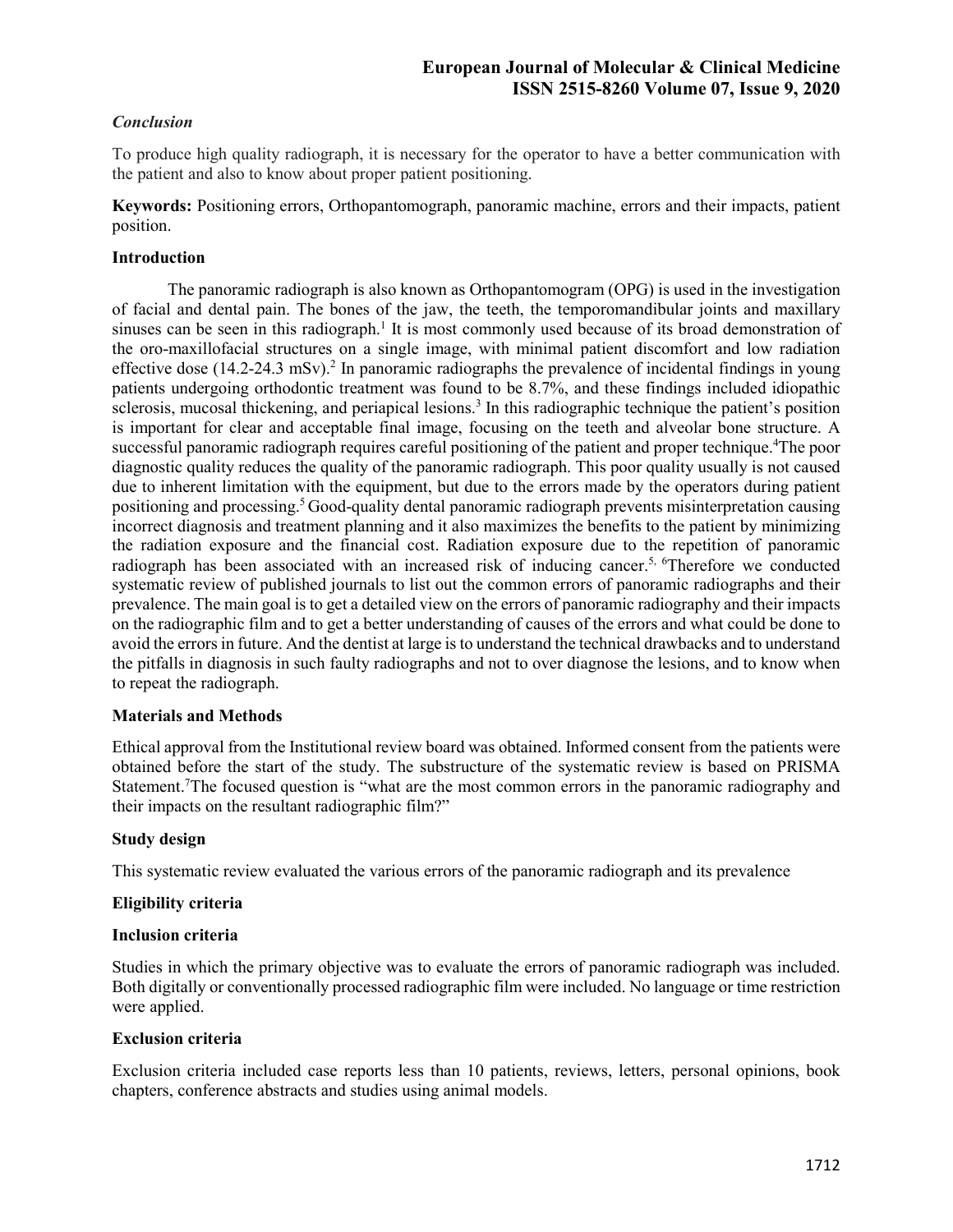#### **Information sources**

The following databases were incorporated in the systematic search for relevant literature: PubMed, ProQuest, Google scholar, Science direct and Scopus. All searches were conducted from 1<sup>st</sup> September to 12th September 2020.

#### **Search terms**

Following search terms were used quality and panoramic radiograph, positioning errors and panoramic radiograph, common errors and panoramic radiograph, technical errors and panoramic radiograph, radiation and repeated panoramic radiograph.

#### **Study selection**

In 1<sup>st</sup> phase of selection- the titles and abstracts were screened and evaluated.

In the  $2<sup>nd</sup>$  phase of selection- Full text were screened and study which have the inclusion and exclusion criteria were selected

#### **Collection process**

For all the included studies, following descriptive characteristics were recorded: Author, year of study, country of research, study type, sample size, most common error in the panoramic radiography and its impact, least common error in panoramic radiography, type of panoramic machine used and results of the included study. One reviewer collected the required information from included studies and the other reviewer confirmed its accuracy.

#### **Additional cases**

The 1014 radiographic cases were retrieved from the department of oral radiology. Cases were reviewed retrospectively by oral radiologists for radiographic findings. Patient with adequate history and relevant radiographic data were included in the study. In each case, age, gender and radiographic data were collected from the records. The panoramic radiographs were assessed and judged by two independent Oral Radiologists who were double-blinded to the study categorization and clinical records.

Data were entered into Microsoft Excel and analyzed using Statistical Package for Social Sciences (IBM SPSS Version 20) and intraobserver agreement was calculated using kappa analysis.

The various types of panoramic errors encountered in these cases are listed out.

| Error              | Type of error                                                            | Impacts on the radiograph                                                                                                                                            |  |  |
|--------------------|--------------------------------------------------------------------------|----------------------------------------------------------------------------------------------------------------------------------------------------------------------|--|--|
|                    | Patient positioned too forward                                           | Anterior teeth in both arches are<br>out of focus, blurred, and                                                                                                      |  |  |
| Error 1            |                                                                          | narrow, and spine superimposed                                                                                                                                       |  |  |
| Error <sub>2</sub> | Patient positioned too far back                                          | Anterior teeth in both arches are<br>out of focus, blurred, and wide,<br>in appearance and excessive<br>ghosting of mandibular spine.                                |  |  |
| Error 3            | Patient head tilted downwards,<br>chin backward and forehead in<br>front | Blurring of lower root apices,<br>shadow of hyoid bone on anterior<br>mandible, condyles are cut off, v<br>shaped mandible, and spine<br>forms arch or gazebo effect |  |  |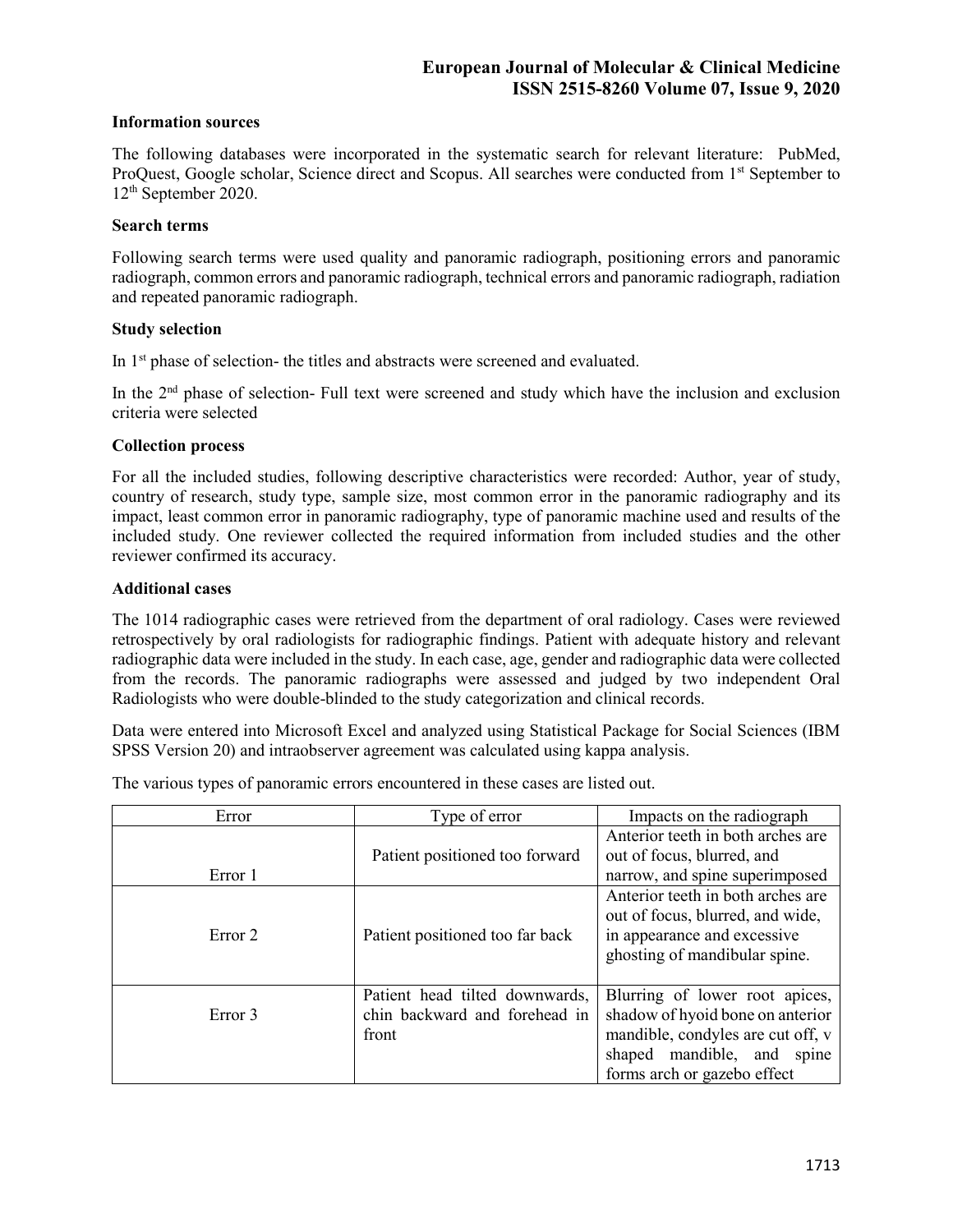| Error 4            | Patient heat tilted upwards, chin<br>placed forward, and forehead<br>tilted toward the back | Blurring of upper incisors, hard<br>palate superimposed on the roots,<br>flat occlusal plane, mandible is<br>broad and flat, condyles at edge<br>of film |
|--------------------|---------------------------------------------------------------------------------------------|----------------------------------------------------------------------------------------------------------------------------------------------------------|
| Error 5            | Patient head is twisted                                                                     | The teeth and ramus of one side<br>of the mandible appears wide and<br>larger than that the other side.                                                  |
| Error 6            | Patients head is tilted or tipped in<br>the machine                                         | Image tilted, one angle of<br>mandible higher than other,<br>condyles not equal in height                                                                |
| Error 7            | Ghost of spinal column due to<br>slumping                                                   | White tapered opacity in middle<br>of image                                                                                                              |
| Error <sub>8</sub> | Patients tongue is not fully<br>placed against the roof of the<br>mouth                     | Dark shadow in the maxilla<br>below the palate                                                                                                           |
| Error 9            | Patient<br>during<br>movement<br>exposure                                                   | Blurred image with step effect                                                                                                                           |
| Error 10           | Artefacts                                                                                   | Ghost images, reflected images                                                                                                                           |
| Error 11           | Multiple errors (Multiple errors<br>more than 6)                                            |                                                                                                                                                          |
| Error 12           | Errors rendering the radiographic<br>film as<br>non-diagnostic                              |                                                                                                                                                          |
| Error 13           | Ghosting of other structures<br>(e.g.) hyoid bone                                           |                                                                                                                                                          |

#### **Results of the additional cases**

Out of 1014 cases viewed, 130 (12.8%) had no errors, while 884 (87.1%) radiographs showed one or more positioning errors. The most common error observed in the radiographs were ghost of the spine column due to slumping (31%) and due to which white opacity line is seen in the middle of the image, followed by patients tongue is not fully placed in the roof of the mouth (25.9%) and due to which it caused dark shadow in the maxilla below the palate. The least common error which was observed is patient movement during exposure (0.29%).The other common errors in the study were patient positioned too forward (0.7%), patient positioned too far back (0.7%), patient head tilted downwards (17.9%) and patient head is twisted (17.9%). The level of significance used in the statistical tests was 95 % (0.05). Therefore, p value of 0.05 were considered to indicate statistical significance. The inter-examiner reliability was 84 %. Overall, the intraexaminer agreement was found to be good.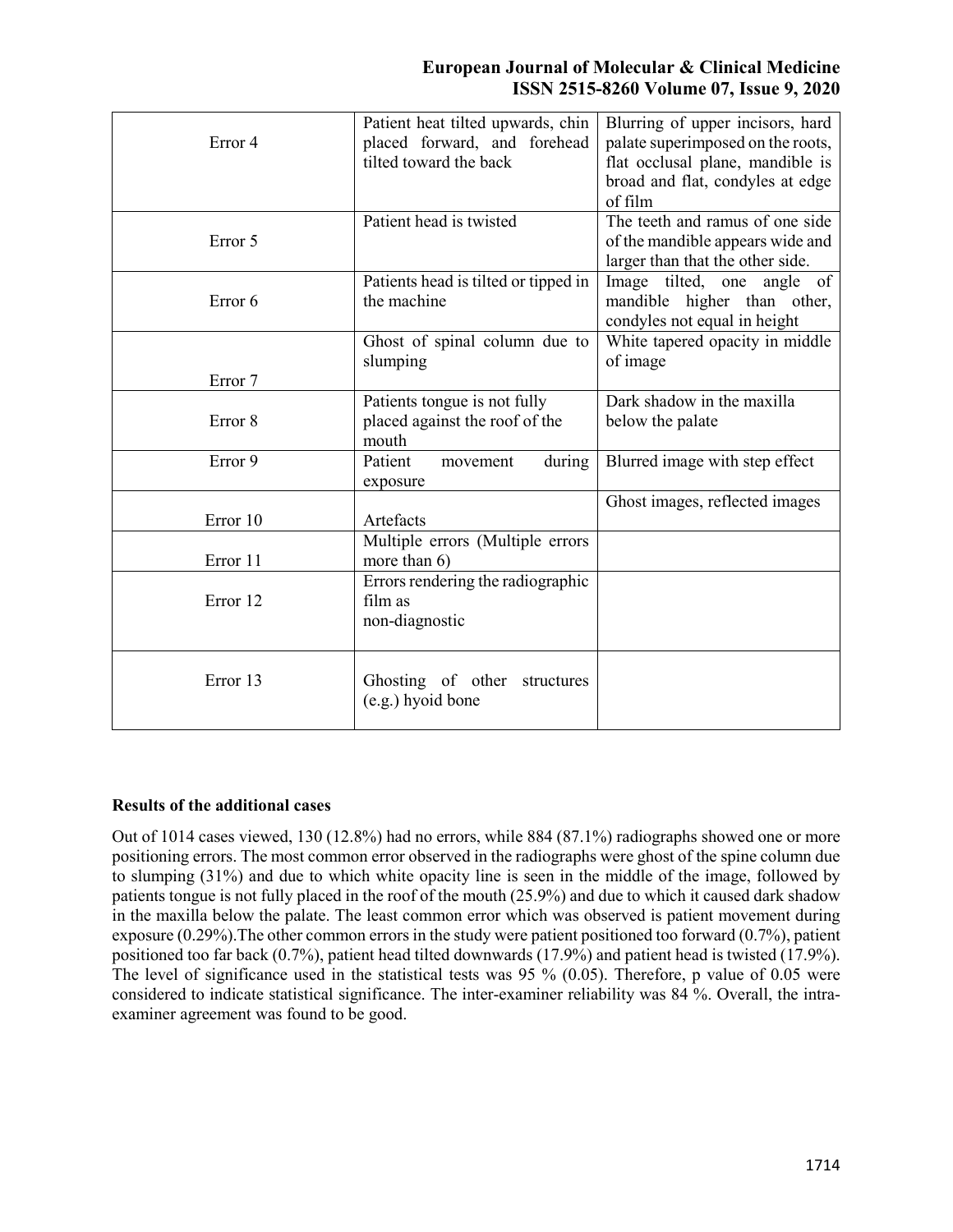## **Discussion**

Panoramic radiographs evaluated in this study, was obtained from the Department of Oral radiology and retrospectively assessed for their positioning errors. The radiographs of all the patients, taken for diagnostic purpose were included in the study.

This study revealed that out of 1014 panoramic radiographs, 87% of radiographs examined had one or more positioning errors, thus reducing the diagnostic yield of the resultant radiographic images. The most common error was slumped position and it was in correlation with Ceren Aktuna Belgin et al.., who sampled 500 radiographs in his study. <sup>11</sup> The second most common error in this study was failure to position the tongue against the palate which was in accordance with Nithin Kumar retrospective study with 1000 radiographic samples. The least common error in this study was patient movement during exposure  $(0.29\%)$ , is in accordance with the results of the study performed by Swetha Kattimani et al.., <sup>10</sup> and Benjamin Peretz et al.,<sup>13</sup>

## **Result of the Systemic review**

A summary of the results of the included studies are shown in the Table-1. A total of 8765 articles were found in the various scientific database with search expressions relevant to this study, of these, 470 articles were selected for initial screening and from those 470 articles duplicates were excluded and the remaining was 140 articles. After abstract and text screening a total of 11 articles were finally selected for the study with the inclusion and exclusion criteria of the systematic review.<sup>8-11</sup> The selection process of the include study is shown in Fig  $-1$ .

 Out of 11 studies which were included in the systematic review 10 were retrospective and one was randomized control clinical trial. The sample size of each study ranged from 500 radiographs to 2000 radiographs. The films were processed digitally or by conventional method. Out of 11 studies, 10 studies were processed digitally. The list of studies and various characteristic of the studies are tabulated in table 1.

The most common panoramic error encountered in the studies included, the tongue not placed on the palate and on the radiograph it appeared as radiolucent band on the apex of the maxillary teeth. 8, 11,12,14,15,16,17,18. The second most common error in this systematic review was head turned towards one side and on the radiograph it was seen as asymmetrical condyle and the ramus appeared one side larger than the other. 9, 10, <sup>12, 15.</sup> The least common error in all most all studies was patient movement and it caused blurring effects on the radiograph and also step defects on the inferior border of the mandible. 8,10,13,15,16,17,18.

#### **Discussion**

The primary findings of this systematic review is that the tongue not placed on the palate was the most common error in the studies included in this review. This error could be due to the lack of communication of the radiographic technician to instruct the patient, to swallow and place the tongue on the roof of the mouth. Another possibility could be misunderstanding the instructions and placingonly the tip of the tongue on the palate or the patients were given no instructions regarding this.<sup>17</sup>

The second most common error in the included studies was head turned towards one side. This error might be due to improper head stabilizer or due to lack of communication between the technician and the patient. The technician should spend some time in proper patient positioning and ensure that the patient's head is centered in three different planes which are midsagittal (perpendicular to the floor), occlusal (parallel to the floor), and the anteroposterior plane to uniformly record the maxillofacial complex.<sup>15</sup>

 On the other hand, the least common error in this systematic review is the patient movement during exposure, it in correlation with the results of the study performed by Dhillon et al.,Rushton et al. and many others.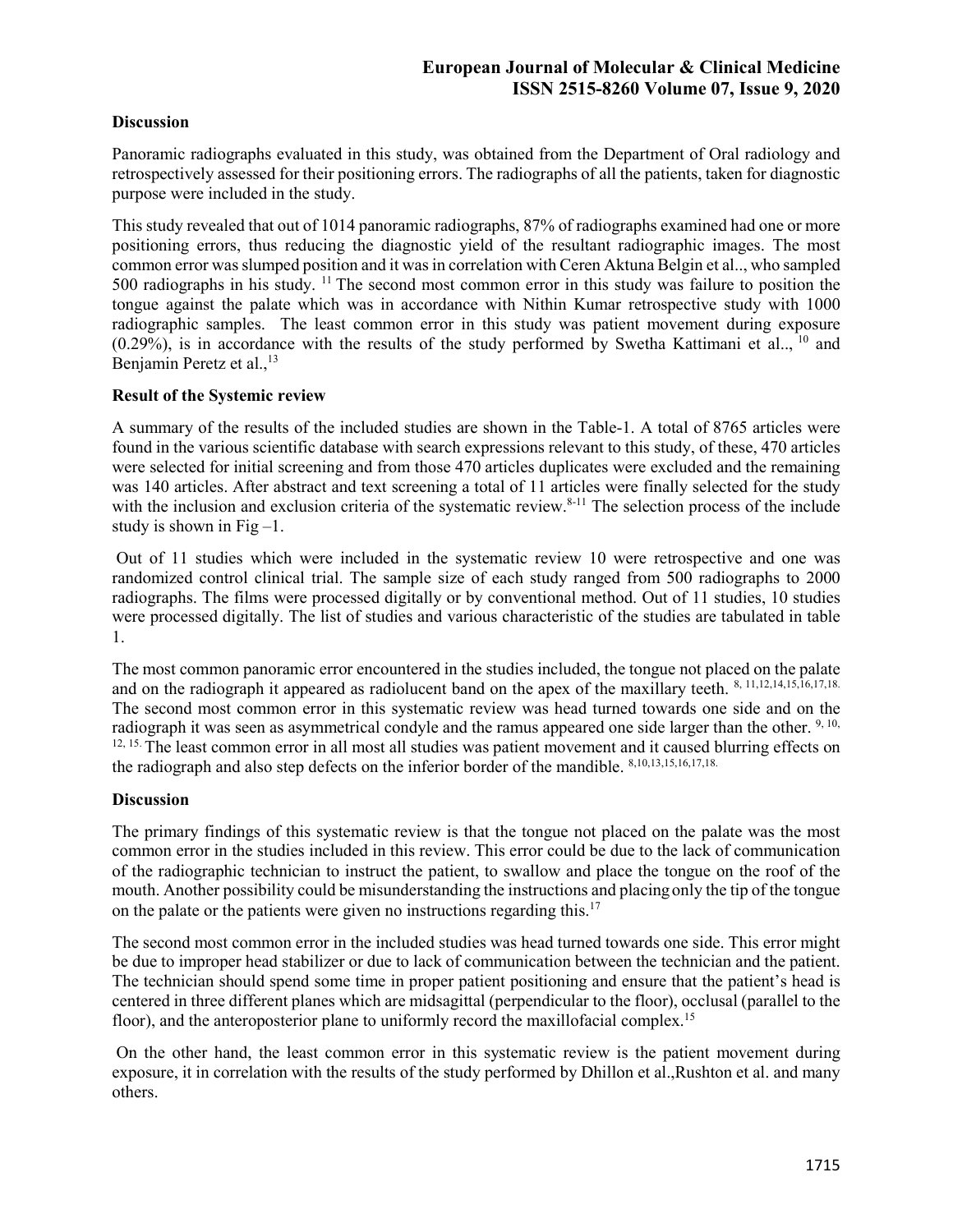In additional studies, the most common error was slumped position, a ghost shadow on the symphysis may be attributed to patient slumping; there is a natural tendency for patients, when holding the handles of the machine, to slump. The dental technician needs to be certain before taking the radiograph that the patient's back and spine are erect with the neck extended.<sup>17</sup>

The magnification of the panoramic radiographs ranges between 10% and 30%. The errors in the positioning of the patients cause these magnification more prominent. This might lead to incorrect diagnosis, hence patient positioning is very crucial. For the correct position, the patient's head should be positioned on the Frankfort horizontal plane, the canine-meatus line and the midsagittal line. If this is not observed, the patient might tilt his head to the right, left, front or back. When the patient tilts his head towards one side, the teeth near the tube head will appear to be wider and longer on the image.

The patient must be informed about the "ski position" in order to prevent superposition of the spina in the anterior region. The focal trough in the panoramic radiographs, is the area where the curvature dental arch image is viewed at its clearest and highest quality. The patient's jaw should be in the focal trough and the patient must bite the bite bar to prevent the overlap of the teeth.<sup>11</sup>

Blurred images of the incisor teeth appears, when the patient is seated too forward in the focal trough. The positioning error of only 3 to 4 mm in the horizontal plane can make a drastic change in the width of the images. In those cases, interproximal caries may not appear or appears smaller in size. The appearance of periapical pathology may also be affected. To avoid this problem, the correct patient position is assured by the vertical indication laser beams positioned on anterior teeth.<sup>19</sup>

The most common three positioning errors and the protocols to be followed to avoid the errors are listed out in the Table 2.

The positioning errors have the capacity to make a radiograph diagnostically unacceptable and leads to repetition of radiographs. The repetition of panoramic radiography due to low diagnostic quality carries an associated risk of inducing cancer which has been estimated as  $0.21$  or  $1.9$  cases/million examinations.<sup>20</sup> When there is two or more radiographic errors on the radiographic film, the radiography has to be repeated, which in turn increases risk of radiation. The patient movement causes blurring effects on the radiograph and reduces the quality of the radiograph.15]

## **Conclusion**

On the whole, for the interpretation purpose, it is important for the dentist to be aware of the common errors and also to know how they affect the quality of the image. The dentist must monitor the quality of panoramic radiograph and also must ensure that they are free of positioning errors. The operator's skill, better communication with the patient, and the time spent in patient positioning decreases the number of errors and helps in producing high quality radiographs.

#### **Reference**

1. Constantine S, Clark B, Kiermeier A, Anderson P. Panoramic radiography is of limited value in the evaluation of maxillary sinus disease. Oral surgery, oral medicine, oral pathology and oral radiology. 2019 Mar 1; 127(3):237-46.

2. Boeddinghaus R, Whyte A. Dental panoramic tomography: an approach for the general radiologist. Australasian radiology. 2006 Dec; 50(6):526-33.

3. Abdalla-Aslan R, Yeshua T, Kabla D, Leichter I, Nadler C. An artificial intelligence system using machine-learning for automatic detection and classification of dental restorations in panoramic radiography: Automated detection and classification of panoramic dental restoration. Oral Surgery, Oral Medicine, Oral Pathology and Oral Radiology. 2020 Jun 3.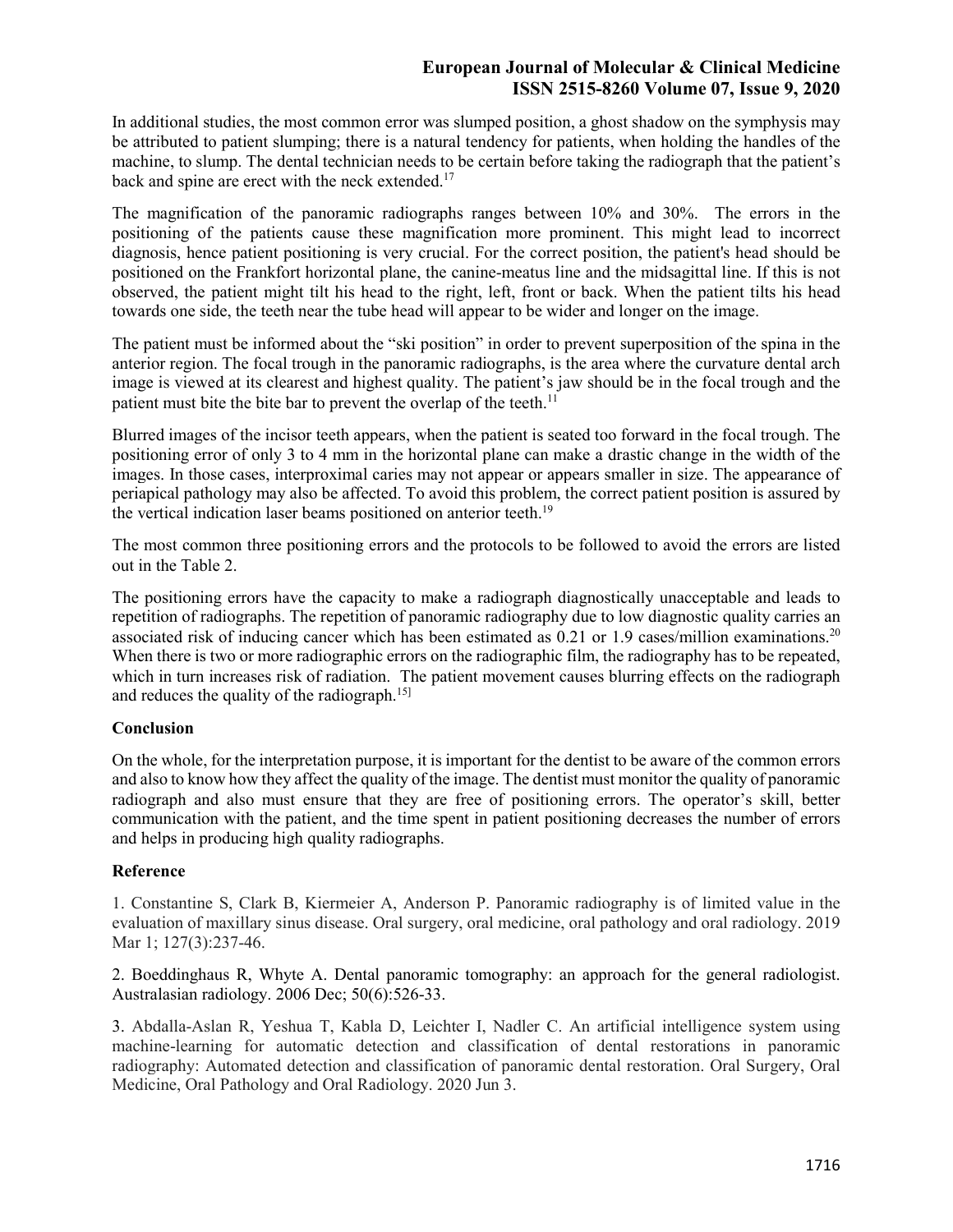4. Rondon RH, Pereira YC, do Nascimento GC. Common positioning errors in panoramic radiography: A review. Imaging science in dentistry. 2014 Mar 1; 44(1):1-6.

5. Kratz RJ, Nguyen CT, Walton JN, MacDonald D. Dental students' interpretations of digital panoramic radiographs on completely edentate patients. Journal of dental education. 2018 Mar;82(3):313-21.

6. Kaviani F, Johari M, Esmaeili F. Evaluation of common errors of panoramic radiographs in Tabriz Faculty of Dentistry. Journal of dental research, dental clinics, dental prospects. 2008;2(3):99.

7. Shea BJ, Grimshaw JM, Wells GA, Boers M, Andersson N, Hamel C, Porter AC, Tugwell P, Moher D, Bouter LM. Development of AMSTAR: a measurement tool to assess the methodological quality of systematic reviews. BMC medical research methodology. 2007 Dec 1;7(1):10.

8. Kumar N. Assessment of common errors and subjective quality of digital panoramic radiographs in a dental institution. Dentistry and Medical Research. 2020 Jan 1;8(1):23.

9. Choi BR, Choi DH, Huh KH, Yi WJ, Heo MS, Choi SC, Bae KH, Lee SS. Clinical image quality evaluation for panoramic radiography in Korean dental clinics. Imaging science in dentistry. 2012 Sep 1;42(3):183-90.

10. Kattimani S, Kempwade P, Ramesh DN, Byatnal A, Nasreen S, Subashani T. Determination of different positioning errors in digital panoramic radiography: A retrospective study. Journal of Medicine, Radiology, Pathology and Surgery. 2019 Mar 1;6(2):5-8.

11. Belgin CA, Serindere G. Evaluation of error types and quality on panoramic radiography. International Dental Research. 2019 Dec 31;9(3):99-104.

12. Loughlin A, Drage N, Greenall C, Farnell DJ. An investigation in to the impact of acquisition location on error type and rate when undertaking panoramic radiography. Radiography. 2017 Nov 1;23(4):305-9.

13. Peretz B, Gotler M, Kaffe I. Common errors in digital panoramic radiographs of patients with mixed dentition and patients with permanent dentition. International journal of dentistry. 2012 Oct;2012.

14. Newadkar UR, Chaudhari L, Khalekar YK. Common errors on panoramic radiograph: A time to reflect and review and not to sweep them under the carpet!. SRM Journal of Research in Dental Sciences. 2016 Jul 1;7(3):146.

15. Khator AM, Motwani MB, Choudhary AB. A study for determination of various positioning errors in digital panoramic radiography for evaluation of diagnostic image quality. Indian Journal of Dental Research. 2017 Nov 1;28(6):666.

16. Rushton MN, Rushton VE, Worthington HV. The value of a quality improvement programme for panoramic radiography: A cluster randomised controlled trial. Journal of Dentistry. 2013 Apr 1;41(4):328- 35.

17. Dhillon M, Raju SM, Verma S, Tomar D, Mohan RS, Lakhanpal M, Krishnamoorthy B. Positioning errors and quality assessment in panoramic radiography. Imaging science in dentistry. 2012 Dec 1;42(4):207-12.

18. Pandey S, Pai KM, Dhakal A. Common positioning and technical errors in panoramic radiography. Journal of Chitwan Medical College. 2014 Jul 30;4(1):26-9.

19. Serman N, Horrell BM, Singer S. High-quality panoramic radiographs: Tips and tricks. Dentistry today. 2003 Jan 1;22(1):70-3.

20. Praveen BN, Shubhasini AR,Bhanushree R, Sumsum PS, Sushma CN. Radiation in DentalPractice: Awareness, Protection and Recommendations. JContemp Dent Pract 2013;14(1):143-148.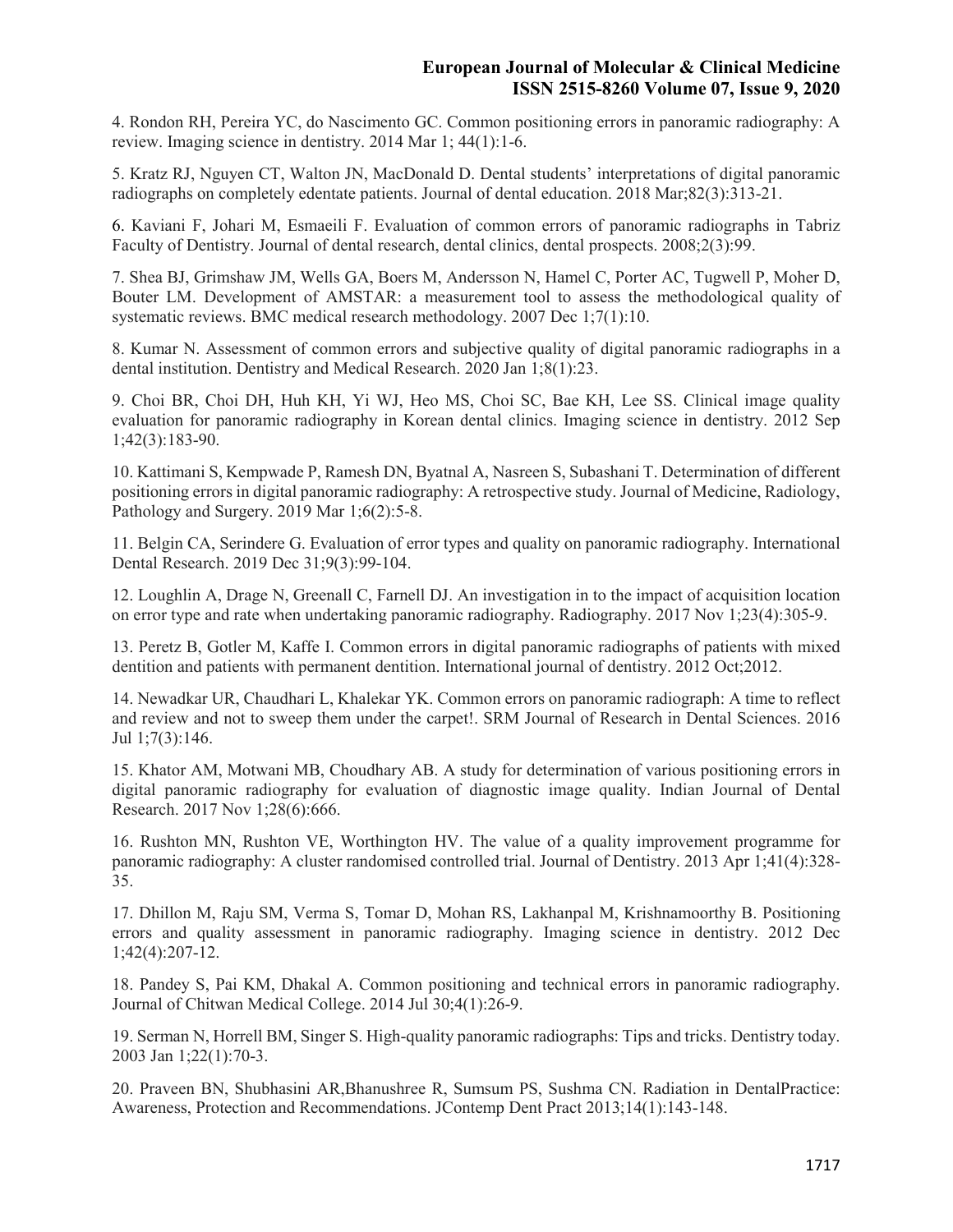**Figure and Tables** 



**Figure 1. Bar graph showing frequency of positioning errors in the additional cases**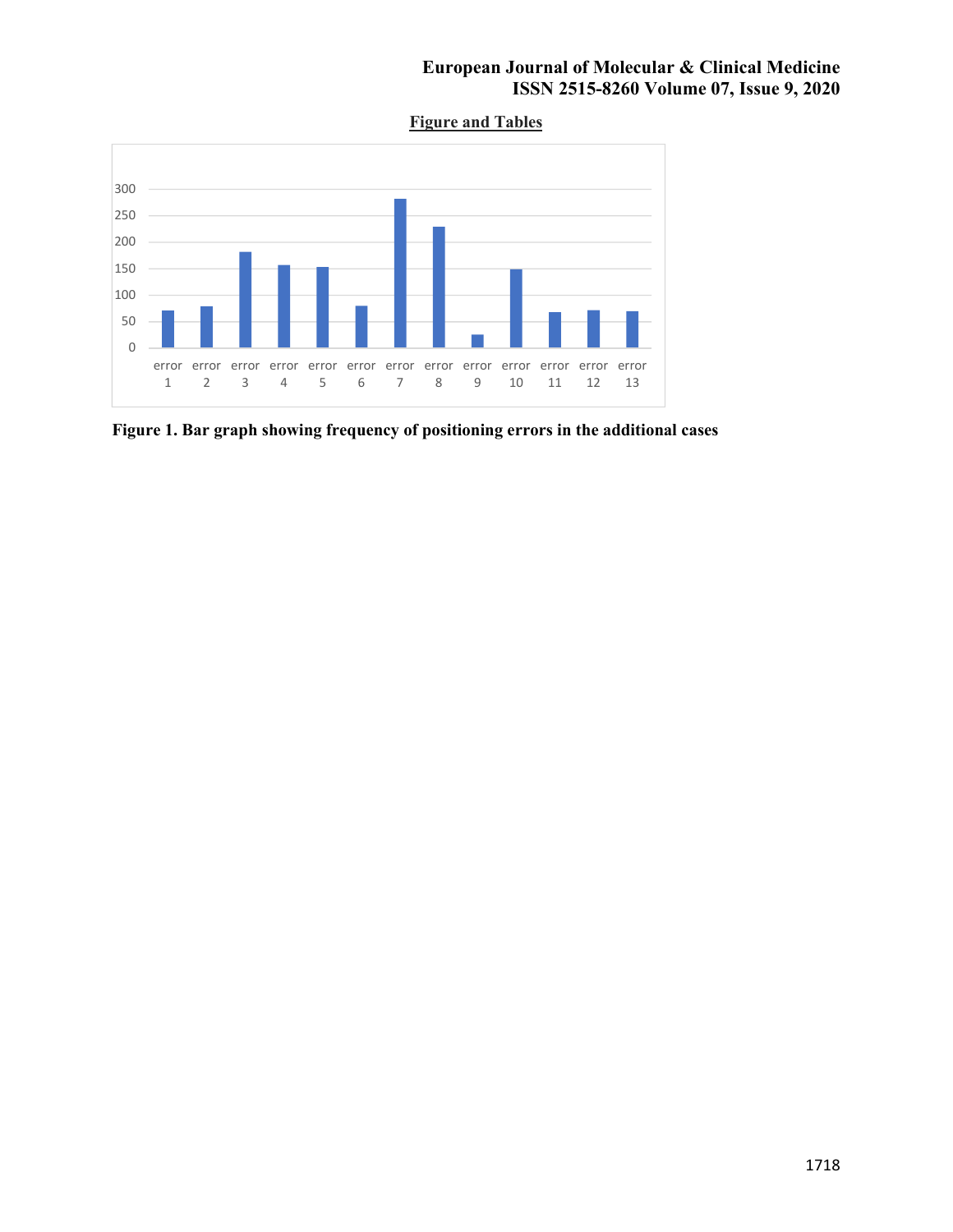| N <sub>o</sub> | Author                       | Year<br>of<br>study | Study type    | Country<br>of<br>research | Sample<br>size | Most common error in<br>panoramic radiography                                  | Its impact on<br>the radiograph                                                                                                                                        | Least<br>common<br>error | Type of<br>panoramic<br>machine<br>used              | Result                                                                                                                                                                               |
|----------------|------------------------------|---------------------|---------------|---------------------------|----------------|--------------------------------------------------------------------------------|------------------------------------------------------------------------------------------------------------------------------------------------------------------------|--------------------------|------------------------------------------------------|--------------------------------------------------------------------------------------------------------------------------------------------------------------------------------------|
| $\mathbf{1}$   | Nithin Kumar                 | 2019                | Retrospective | Iraq                      | 1000           | Failure to position the<br>tongue against the palate                           | Root apices of<br>the teeth are<br>obscured                                                                                                                            | Patient<br>movement      | NewTom<br>Giano,<br>CEFLA s.c.,<br>Imola, Italy      | Out of 1000<br>224- no error<br>$776$ - one or<br>more<br>positioning<br>error. <sup>8</sup>                                                                                         |
| $\overline{2}$ | Bo-Ram Choi<br>et al         | 2012                | Retrospective | Korea                     | 297            | Positioning and image<br>taking                                                | Sharpness and<br>contrast                                                                                                                                              | Anatomic<br>abnormality  | $\overline{a}$                                       | Overall image<br>quality<br>Out of 297<br>17- optimal for<br>diagnosis<br>153-adequate<br>for diagnosis<br>109-poor but<br>diagnosable<br>9- too poor for<br>diagnosis. <sup>9</sup> |
| $\overline{3}$ | Swetha<br>Kattimani et<br>al | 2019                | Retrospective | India                     | 500            | Head turned<br>i.<br>towards one side<br>ii.<br>Patient positioning<br>forward | Asymmetry of<br>condyles,<br>ramus is wider<br>on one side<br>than the other,<br>uneven pattern<br>of blurring<br>throughout<br>arch, nasal<br>structures not<br>clear | Patient<br>movement      | <b>PLANMEC</b><br>A 2006, 75<br>$kVp$ , and 10<br>mA | Out of 500,<br>86- no errors<br>412-showed<br>one or more<br>positioning<br>$\text{errors.}^{10}$                                                                                    |

# **Table 1. List of included studies and its main characteristics**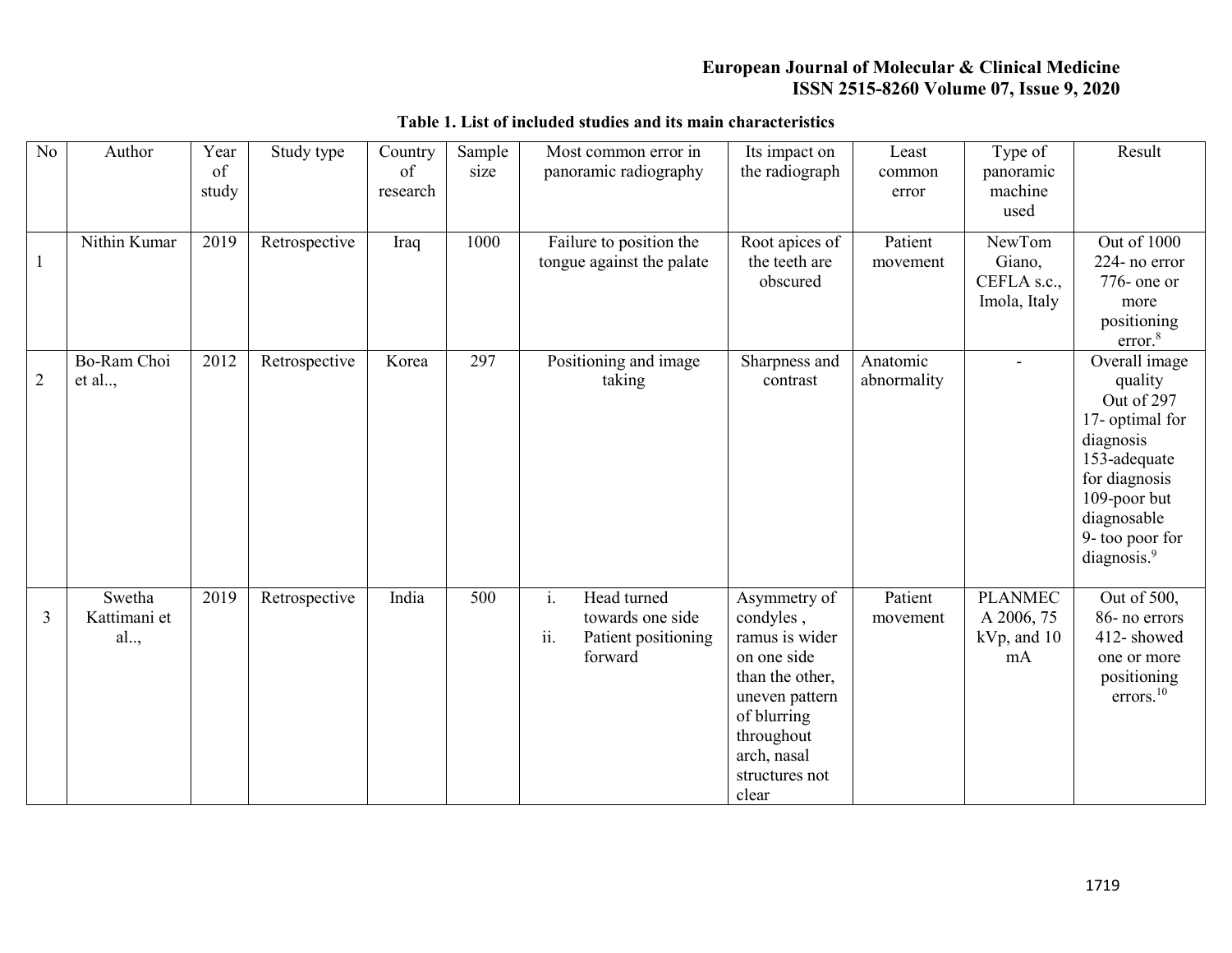| $\overline{4}$ | Ceren Aktuna<br>Belgin et al,      | 2019 | Retrospective | Turkey    | 500  | Slumped position<br>1.<br>ii.<br>Tongue not in<br>contact with the<br>palate                              | i) Radiopaque<br>area in the<br>anterior teeth<br>due to<br>superposition<br>of the spina.<br>ii) Radiolucent<br>area in the<br>apex of the<br>maxillary teeth<br>due to<br>palatoglossal<br>airspace. | Chin tipped<br>high             | Digital<br>Panoramic<br>device<br>Planmeca,<br>Helsinki,<br>Finland<br>70 kVp and<br>10 mA.                               | Out of 500<br>$317$ - one or<br>more errors<br>183- no errors. $^{11}$                                          |
|----------------|------------------------------------|------|---------------|-----------|------|-----------------------------------------------------------------------------------------------------------|--------------------------------------------------------------------------------------------------------------------------------------------------------------------------------------------------------|---------------------------------|---------------------------------------------------------------------------------------------------------------------------|-----------------------------------------------------------------------------------------------------------------|
| 5              | A. Loughlin et<br>al               | 2015 | Retrospective | <b>UK</b> | 315  | i)Positioning error-rotation<br>of the patient<br>ii)Preparation error-tongue<br>not placed in the palate | i)Magnification<br>of the posterior<br>teeth on the<br>side that is<br>rotated away<br>from the image<br>receptor<br>ii)Radiolucent<br>band overlying<br>the apices of<br>maxillary teeth.             | Patient chin<br>down            | Instrumentari<br>um OC100<br>Proline XC<br>Instrumentari<br>umOC200<br>Instrumentari<br>um OP100<br>Orthopantom<br>agraph | Out of 315<br>$221 -$<br>Diagnostically<br>acceptable<br>64-excellent<br>$30 -$<br>unaccepatable. <sup>12</sup> |
| 6              | Benjamin<br>Peretz et al           | 2009 | Retrospective | Israel    | 289  | Tongue not placed on<br>palate                                                                            | Radiolucent<br>band projected<br>on the apices<br>of maxillary<br>teeth.                                                                                                                               | Patient<br>movement             | Kodak 8000c<br>Digital<br>Panoramic<br>and<br>Cephalometr<br>ic System<br>70Kv and<br>10mA<br>13 seconds                  | Out of 289<br>168-diagnostic<br>radiograph<br>$121 - non$<br>diagnostic<br>radiograph. <sup>13</sup>            |
| $\tau$         | Ujwala Rohan<br>Newadkar et<br>al, | 2016 | Retrospective | India     | 2000 | i)Tongue not placed on the<br>palate                                                                      | i)Radiolucent<br>band projected<br>on the apices                                                                                                                                                       | Failure to<br>remove<br>patient | Advanced<br>medical<br>system 70                                                                                          | Out 0f 2000<br>1780- with one<br>or more errors                                                                 |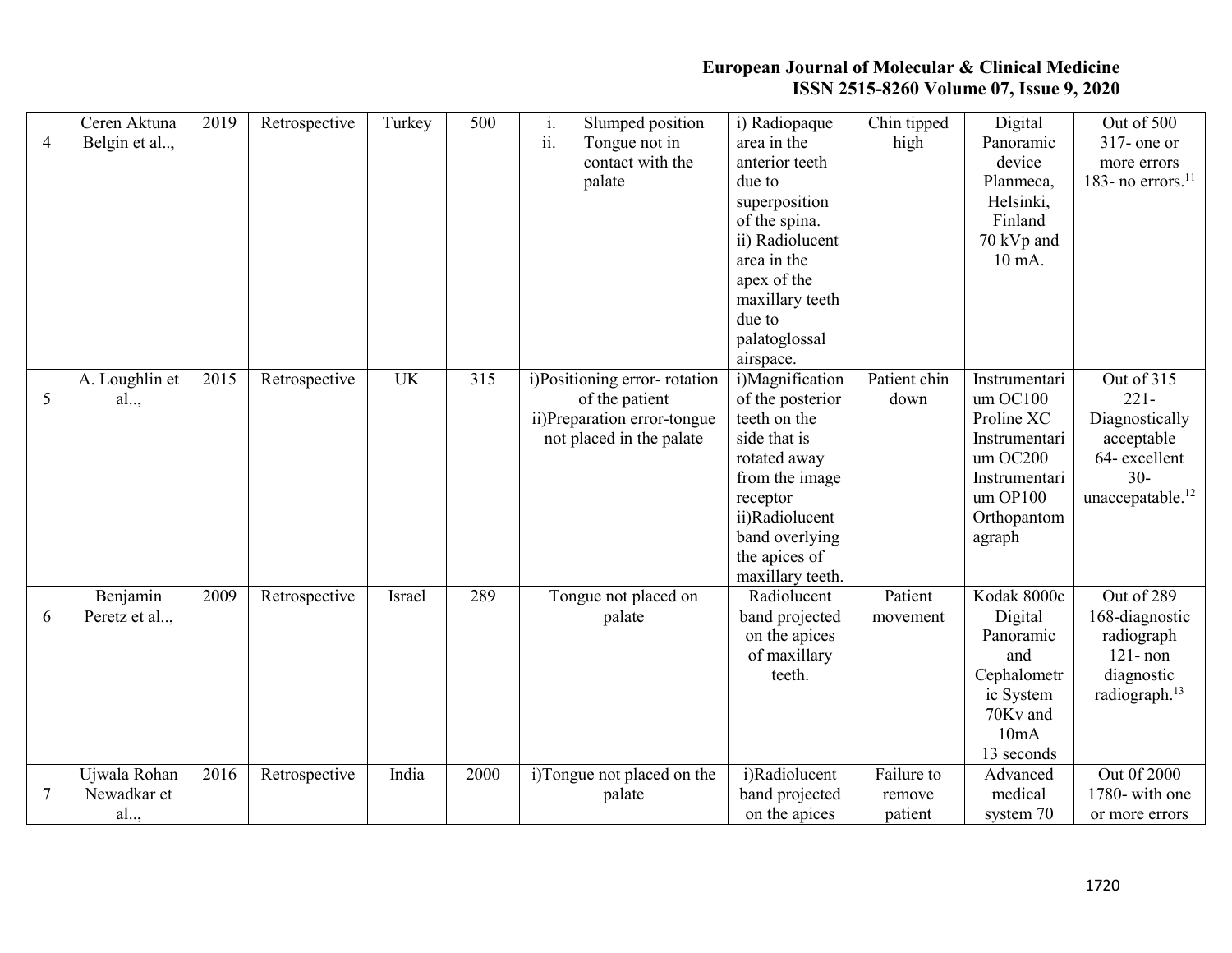|   |               |      |                |           |                  | ii)chin tipped too low or  | of maxillary    | jewels,    | kVp and 10               | 220- no $\overline{\text{errors.}}^{14}$ |
|---|---------------|------|----------------|-----------|------------------|----------------------------|-----------------|------------|--------------------------|------------------------------------------|
|   |               |      |                |           |                  |                            | teeth           |            | mA                       |                                          |
|   |               |      |                |           |                  | too high                   |                 | prostheses |                          |                                          |
|   |               |      |                |           |                  |                            | ii) Excessive   | and use of |                          |                                          |
|   |               |      |                |           |                  |                            | curving of      | lead apron |                          |                                          |
|   |               |      |                |           |                  |                            | occlusal plane. | during     |                          |                                          |
|   |               |      |                |           |                  |                            | Flattening or   | exposure   |                          |                                          |
|   |               |      |                |           |                  |                            | reverse         |            |                          |                                          |
|   |               |      |                |           |                  |                            | curvature of    |            |                          |                                          |
|   |               |      |                |           |                  |                            | occlusal plane  |            |                          |                                          |
|   | Apurva Mohite | 2014 | Retrospective  | India     | $\overline{500}$ | Head turned towards one    | Causing an      | Patient    | Kodak 8000c              | Out of 500                               |
| 8 | Khato et al,  |      |                |           |                  | side                       | asymmetry of    | movement   | Digital                  | $475$ - one or                           |
|   |               |      |                |           |                  |                            | the condyles,   |            | Panoramic                | more errors                              |
|   |               |      |                |           |                  |                            | and wider teeth |            | and                      | 25- error free. <sup>15</sup>            |
|   |               |      |                |           |                  |                            | and ramus on    |            | Cephalometr              |                                          |
|   |               |      |                |           |                  |                            | one side than   |            | ic System                |                                          |
|   |               |      |                |           |                  |                            | the other       |            | 70Kv and                 |                                          |
|   |               |      |                |           |                  |                            |                 |            | 10 <sub>m</sub>          |                                          |
|   |               |      |                |           |                  |                            |                 |            |                          |                                          |
|   |               |      |                |           |                  |                            |                 |            |                          |                                          |
|   |               |      |                |           |                  |                            |                 |            |                          |                                          |
|   | Michael N.    | 2012 | Clustered      | <b>UK</b> | 800              | i)tongue not positioned in | Radiolucent     | Patient    | $\overline{\phantom{0}}$ | In this cluster                          |
| 9 |               |      | randomized     |           |                  |                            |                 |            |                          | randomized                               |
|   | Rushton et al |      |                |           |                  | the palate                 | band projected  | movement   |                          |                                          |
|   |               |      | control        |           |                  | ii)lips not closed         | on the apices   |            |                          | controlled trial                         |
|   |               |      | clinical trail |           |                  |                            | of maxillary    |            |                          | the distance                             |
|   |               |      |                |           |                  |                            | teeth.          |            |                          | feedback is an                           |
|   |               |      |                |           |                  |                            |                 |            |                          | effective                                |
|   |               |      |                |           |                  |                            |                 |            |                          | method in                                |
|   |               |      |                |           |                  |                            |                 |            |                          |                                          |
|   |               |      |                |           |                  |                            |                 |            |                          | instructing                              |
|   |               |      |                |           |                  |                            |                 |            |                          | dental                                   |
|   |               |      |                |           |                  |                            |                 |            |                          |                                          |
|   |               |      |                |           |                  |                            |                 |            |                          | practitioners to                         |
|   |               |      |                |           |                  |                            |                 |            |                          | correct technical                        |
|   |               |      |                |           |                  |                            |                 |            |                          | and processing                           |
|   |               |      |                |           |                  |                            |                 |            |                          | errors<br>experienced in                 |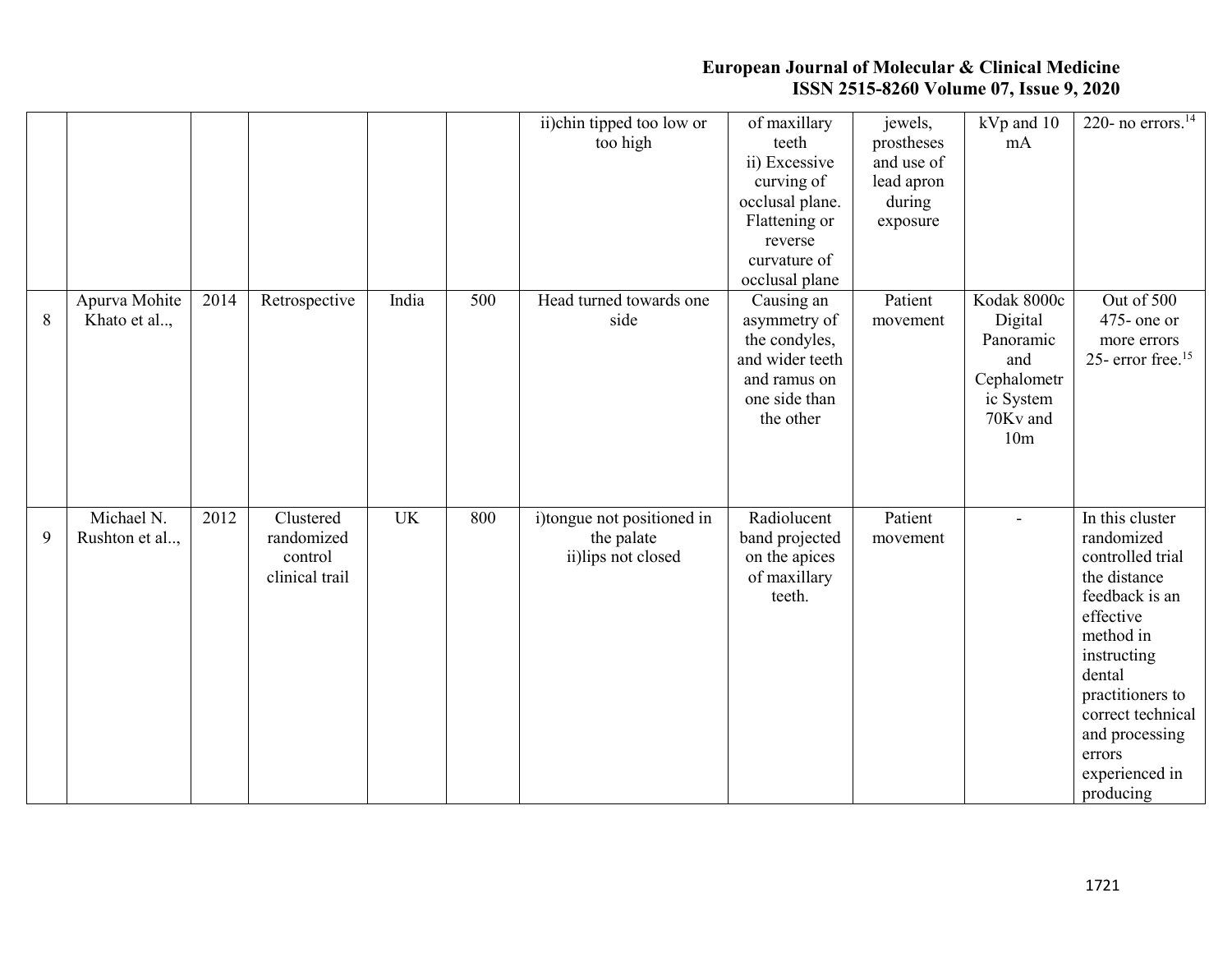|    |              |      |               |       |      |                          |                |          |              | panoramic<br>radiographs. <sup>16</sup> |
|----|--------------|------|---------------|-------|------|--------------------------|----------------|----------|--------------|-----------------------------------------|
|    | Manu Dhillon | 2012 | Retrospective | India | 1782 | Tongue not placed on the | Radiolucent    | Patient  | Strato       | Out of 1782                             |
| 10 | et al        |      |               |       |      | palate                   | band projected | movement | 2000D, Villa | 1586-                                   |
|    |              |      |               |       |      |                          | on the apices  |          | Sistemi      | positioning                             |
|    |              |      |               |       |      |                          | of maxillary   |          | Medicali,    | errors                                  |
|    |              |      |               |       |      |                          | teeth.         |          | Milan, Italy | $196$ - error                           |
|    |              |      |               |       |      |                          |                |          | 50-80 kVp    | free. <sup>17</sup>                     |
|    |              |      |               |       |      |                          |                |          | $4-10$ mA    |                                         |
| 11 | S Pandey et  | 2010 | Retrospective | India | 1010 | Most common technical    | Radiolucent    | Patient  | Planmeca     | Out of 1010                             |
|    | al,          |      |               |       |      | error was density/dark   | band projected | movement | 2002cc       | 278-technical                           |
|    |              |      |               |       |      | radiograph               | on the apices  |          | panoramic    | and positioning                         |
|    |              |      |               |       |      | Most common positioning  | of maxillary   |          | machine      | error                                   |
|    |              |      |               |       |      | error-Tongue not placed  | teeth          |          |              | 732- error free $18$                    |
|    |              |      |               |       |      | on the palate            |                |          |              |                                         |